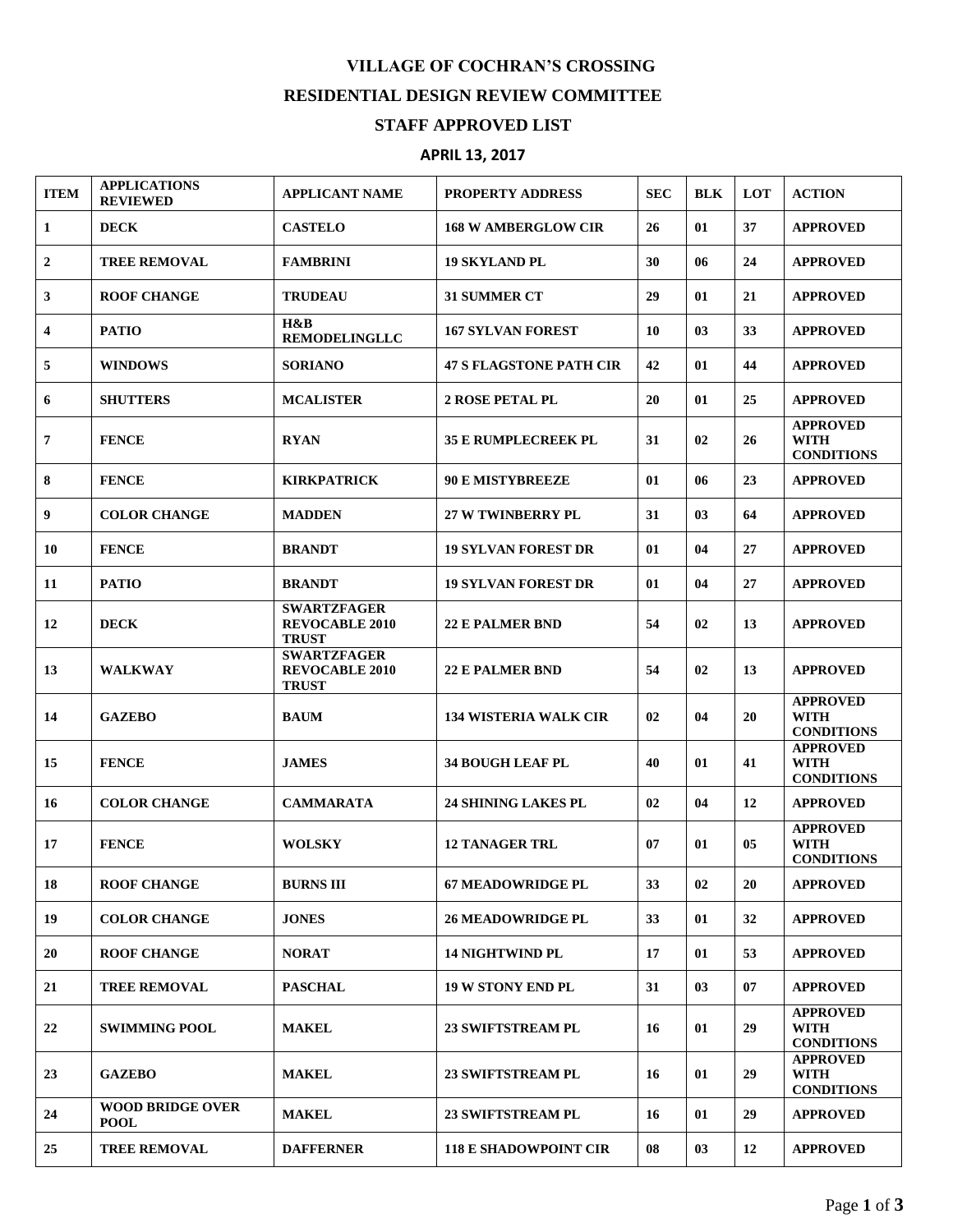| 26 | <b>COLOR/DOOR</b>     | <b>DAFFERNER</b>                         | <b>118 E SHADOWPOINT CIR</b>   | 08 | 03             | 12 | <b>APPROVED</b>                                     |
|----|-----------------------|------------------------------------------|--------------------------------|----|----------------|----|-----------------------------------------------------|
| 27 | <b>TREE REMOVAL</b>   | <b>ADAMS</b>                             | <b>248 S PATHFINDERS CIR</b>   | 01 | 07             | 47 | <b>APPROVED</b>                                     |
| 28 | <b>FENCE</b>          | <b>HERPICH</b>                           | <b>2 PLUM COVE CT</b>          | 08 | 02             | 04 | <b>APPROVED</b><br><b>WITH</b><br><b>CONDITIONS</b> |
| 29 | <b>FENCE</b>          | WIGGINS                                  | <b>54 INDIAN SUMMER PL</b>     | 29 | 01             | 58 | <b>APPROVED</b>                                     |
| 30 | <b>FENCE</b>          | <b>SWIKERT</b>                           | <b>23 W STONY END PL</b>       | 31 | 03             | 06 | <b>APPROVED</b>                                     |
| 31 | <b>FENCE</b>          | <b>MILLER</b>                            | <b>134 W SHADOWPOINT CIR</b>   | 08 | 0 <sub>3</sub> | 08 | <b>APPROVED</b><br><b>WITH</b><br><b>CONDITIONS</b> |
| 32 | <b>FENCE</b>          | <b>GORDON</b>                            | <b>18 DAY LILY PL</b>          | 42 | 01             | 12 | <b>APPROVED</b><br><b>WITH</b><br><b>CONDITIONS</b> |
| 33 | <b>FENCE</b>          | <b>TABARINI LIVING</b><br><b>TRUST</b>   | <b>19 PALE DAWN PL</b>         | 19 | 01             | 42 | <b>APPROVED</b><br><b>WITH</b><br><b>CONDITIONS</b> |
| 34 | <b>WINDOWS</b>        | <b>BURNS</b>                             | <b>127 S VILLAGE KNOLL CIR</b> | 10 | 01             | 19 | <b>APPROVED</b>                                     |
| 35 | <b>FENCE</b>          | <b>CRASKA</b>                            | <b>135 MEADOWSPRING CIR</b>    | 17 | 01             | 31 | <b>APPROVED</b><br><b>WITH</b><br><b>CONDITIONS</b> |
| 36 | <b>COLOR CHANGE</b>   | <b>DOMINGUEZ</b>                         | <b>295 E RAINBOW RIDGE CIR</b> | 01 | 02             | 32 | <b>APPROVED</b>                                     |
| 37 | <b>WINDOWS</b>        | <b>ANDERS</b>                            | <b>19 SHOOTING STAR PL</b>     | 24 | 02             | 08 | <b>APPROVED</b>                                     |
| 38 | <b>GARAGE DOOR</b>    | <b>BETCHER</b>                           | <b>67 THUNDERCREEK PL</b>      | 25 | 0 <sub>3</sub> | 50 | <b>APPROVED</b>                                     |
| 39 | <b>COLOR CHANGE</b>   | <b>BETCHER</b>                           | <b>67 THUNDERCREEK PL</b>      | 25 | 03             | 50 | <b>APPROVED</b>                                     |
| 40 | <b>SIDING</b>         | <b>BETCHER</b>                           | <b>67 THUNDERCREEK PL</b>      | 25 | 03             | 50 | <b>APPROVED</b>                                     |
| 41 | <b>ROOF CHANGE</b>    | <b>HERRICK</b>                           | <b>42 W PLACID HILL CIR</b>    | 03 | 01             | 16 | <b>APPROVED</b>                                     |
| 42 | <b>TREE REMOVAL</b>   | <b>ANGELONE</b>                          | <b>141 E MISTYBREEZE CIR</b>   | 01 | 05             | 24 | <b>APPROVED</b><br><b>WITH</b><br><b>CONDITIONS</b> |
| 43 | <b>TREE REMOVAL</b>   | <b>STUBBINGS</b>                         | <b>76 S FLAGSTONE PATH CIR</b> | 42 | 04             | 02 | <b>APPROVED</b>                                     |
| 44 | <b>ROOF CHANGE</b>    | <b>EHA FAMILY LIVING</b><br><b>TRUST</b> | <b>80 S FLAGSTONE PATH CIR</b> | 42 | 01             | 01 | <b>APPROVED</b>                                     |
| 45 | <b>COLOR CHANGE</b>   | <b>EHA FAMILY LIVING</b><br><b>TRUST</b> | <b>80 S FLAGSTONE PATH CIR</b> | 42 | 01             | 01 | <b>APPROVED</b>                                     |
| 46 | <b>SWIMMING POOL</b>  | <b>BRIDGES</b>                           | <b>23 PETALCUP PL</b>          | 23 | 03             | 34 | <b>APPROVED</b><br><b>WITH</b><br><b>CONDITIONS</b> |
| 47 | <b>SUMMER KITCHEN</b> | <b>BRIDGES</b>                           | <b>23 PETALCUP PL</b>          | 23 | 03             | 34 | <b>APPROVED</b><br><b>WITH</b><br><b>CONDITIONS</b> |
| 48 | <b>FENCE</b>          | <b>CHACCO</b>                            | <b>46 W LAKEMIST CIR</b>       | 20 | 01             | 15 | <b>APPROVED</b><br><b>WITH</b><br><b>CONDITIONS</b> |
| 49 | <b>ROOF CHANGE</b>    | <b>HERNANDEZ</b>                         | <b>15 E AMBERGLOW CIR</b>      | 26 | 01             | 04 | <b>APPROVED</b>                                     |
| 50 | <b>COLOR CHANGE</b>   | <b>TRUDEAU</b>                           | <b>31 SUMMER CT</b>            | 29 | 01             | 21 | <b>APPROVED</b>                                     |
| 51 | <b>TREE REMOVAL</b>   | <b>KWON</b>                              | <b>41 N HIDDEN VIEW CIR</b>    | 17 | 01             | 40 | <b>APPROVED</b>                                     |
| 52 | <b>COLOR CHANGE</b>   | <b>BLAKE</b>                             | <b>2 EARLY FROST PL</b>        | 09 | 0 <sub>3</sub> | 10 | <b>APPROVED</b>                                     |
| 53 | <b>FENCE</b>          | <b>ROSAS</b>                             | <b>115 N SUMMER CLOUD DR</b>   | 07 | 01             | 51 | <b>APPROVED</b><br><b>WITH</b><br><b>CONDITIONS</b> |
| 54 | <b>FENCE</b>          | <b>PITER</b>                             | 27 W STONY END PL              | 31 | 03             | 05 | <b>APPROVED</b>                                     |